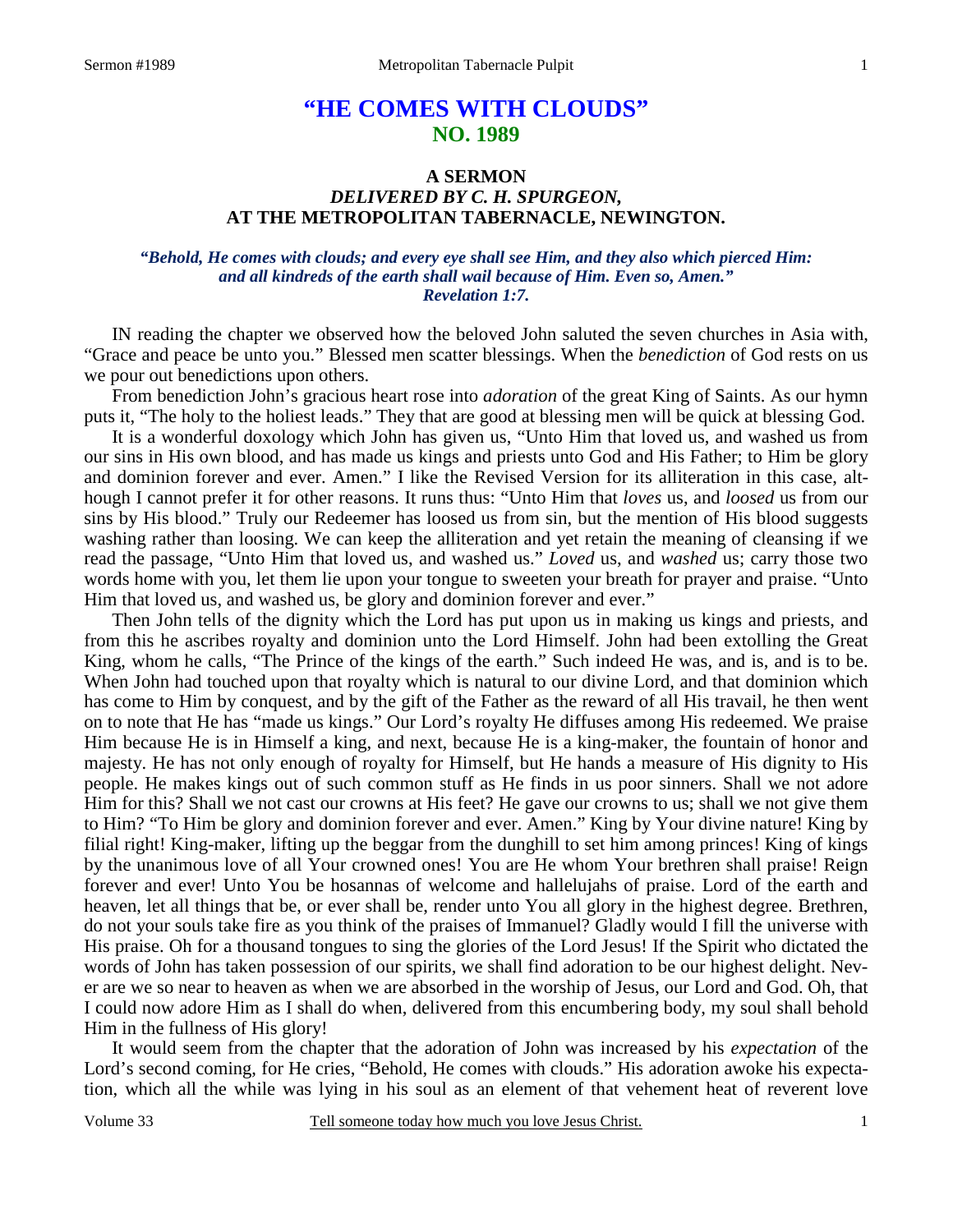which he poured forth in his doxology. "Behold, He comes," he said, and thus he revealed one source of his reverence. "Behold, He comes," he said, and this exclamation was the result of his reverence. He adored until his faith realized his Lord, and became a second and nobler sight.

 I think, too, that his reverence was deepened and his adoration was rendered more fervent by his conviction of the speediness of his Lord's coming. "Behold, He comes," or is coming; he means to assert that He is even now on His way. As workmen are moved to be more diligent in service when they hear their master's footsteps, so, doubtless, saints are quickened in their devotion when they are conscious that He whom they worship is drawing near. He has gone away to the Father for a while, and so He has left us alone in this world, but He has said, "I will come again and receive you unto Myself," and we are confident that He will keep His word. Sweet is the remembrance of that loving promise. That assurance is pouring its savor into John's heart while he is adoring, and it becomes inevitable, as well as most fit and proper, that his doxology should at its close introduce him to the Lord Himself, and cause him to cry out, "Behold, He comes." Having worshipped among the pure in heart, he sees the Lord; having adored the King, he sees Him assume the judgement seat, and appear in the clouds of heaven. When once we enter upon heavenly things we know not how far we can go, nor how high we can climb. John who began with blessing the churches now beholds His Lord.

 May the Holy Spirit help us reverently to think of the wondrous coming of our blessed Lord, when He shall appear to the delight of His people and the dismay of the ungodly!

 There are three things in the text. They will seem commonplace to some of you, and indeed, they are the commonplace of our divine faith, and yet nothing can be of greater importance. The first is, *our Lord Jesus comes;* "Behold He comes with clouds." The second is, *our Lord Jesus Christ's coming will be seen of all,* "Every eye shall see Him, and they also which pierced Him." And in the third place, *this coming will cause great sorrow*, "All kindreds of the earth shall wail because of Him."

**I.** May the Holy Spirit help us while, in the first place, we remember that OUR LORD JESUS CHRIST COMES!

 This announcement is thought worthy of a note of admiration. As the Latins would say, there is an *"Ecce"* placed here*—"Behold,* He comes." As in the old books the printers put hands in the margin pointing to special passages, such is this "behold!" It is a *Nota Bene* calling upon us to note well what we are reading. Here is something which we are to *hold* and *behold*. We now hear a voice crying, "Come and see!" The Holy Spirit never uses superfluous words, or redundant notes of exclamation; when He cries, "Behold!" it is because there is reason for deep and lasting attention. Will you turn away when He bids you pause and ponder, linger and look? Oh, you that have been beholding vanity, come and behold the fact that Jesus comes. You that have been beholding this, and beholding that, and thinking of nothing worthy of your thoughts, forget these passing sights and spectacles, and for once behold a scene which has no parallel.

 It is not a monarch in her jubilee, but the King of kings in His glory. That same Jesus who went up from Olivet into heaven is coming again to earth in like manner as His disciples saw Him go up into heaven. Come and behold this great sight. If ever there was a thing in the world worth looking at, it is this. Behold and see if there was ever glory like unto His glory! Hearken to the midnight cry, "Behold, the Bridegroom comes!" It has practically to do with you. "Go you forth to meet Him." This voice is to you, O sons of men. Do not carelessly turn aside, for the Lord God Himself demands your attention; He commands you to "Behold!" Will you be blind when God bids you behold? Will you shut your eyes when your Savior cries, "Behold"? When the finger of inspiration points the way, will not your eyes follow where it directs you? "Behold, He comes." O my hearers, look here, I beseech you.

 If we read the words of our text carefully, this "Behold" shows us first, that *this coming is to be vividly realized*. I think I see John. He is in the spirit, but all of a sudden he seems startled into a keener and more solemn attention. His mind is more awake than usual, though he was always a man of bright eyes that saw afar. We always liken him to the eagle for the height of his flight and the keenness of his vision, yet all of a sudden, even he seems startled with a more astounding vision! He cries out, "Behold! Behold!" He has caught sight of His Lord. He says not, "He will come by and by," but, "I can see Him; He is now coming." He has evidently realized the Second Advent. He has so conceived of the second coming of the Lord that it has become a matter of fact to Him; a matter to be spoken of, and even to be writ-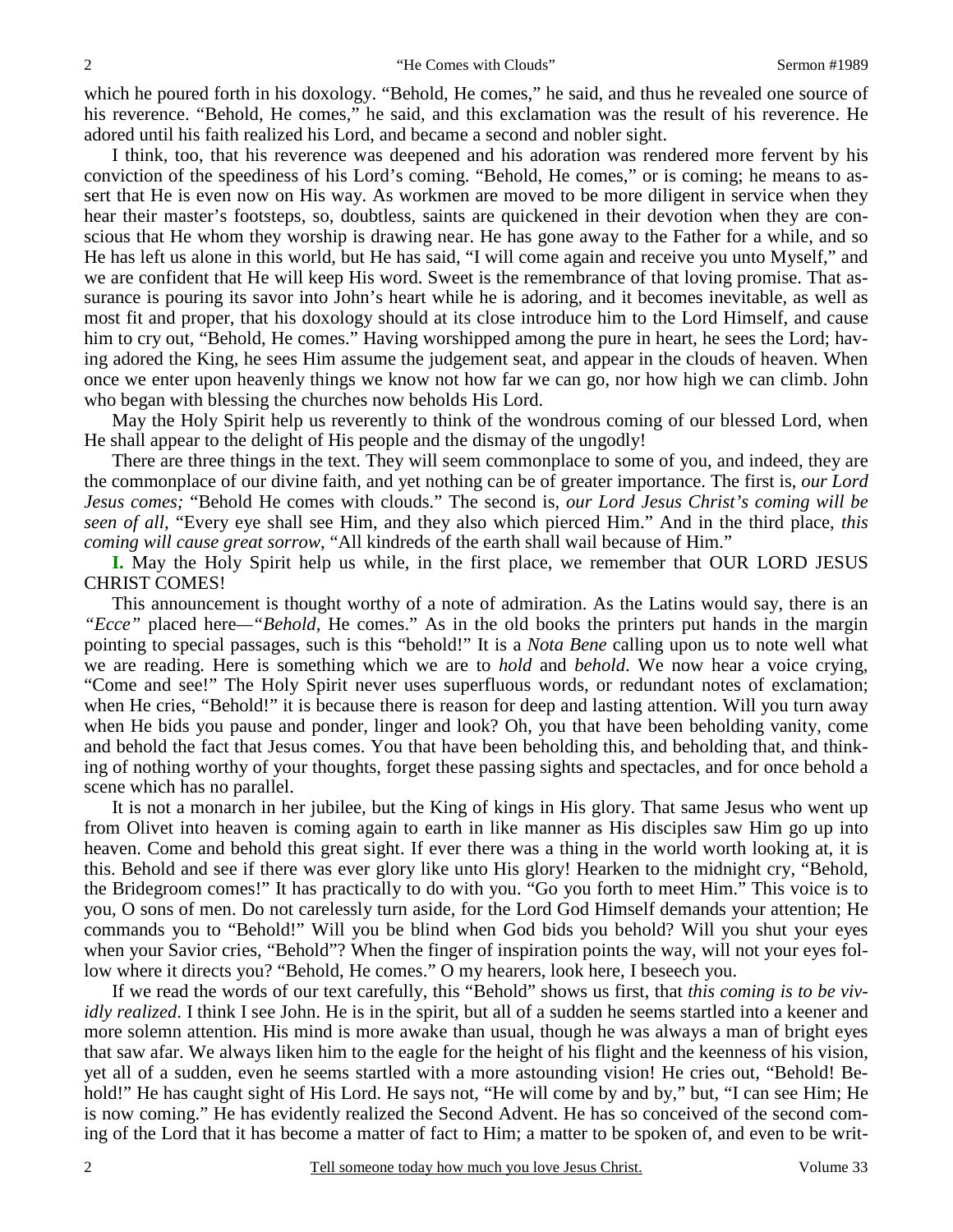ten down. "Behold, He comes!" Have you and I ever realized the coming of Christ so fully as this? Perhaps we believe that He will come. I should hope that we all do *that*. If we believe that the Lord Jesus has come the first time, we believe also that He will come the second time, but are these equally assured truths to us? Perhaps we have vividly realized the first appearing; from Bethlehem to Golgotha, and from Calvary to Olivet we have traced the Lord, understanding that blessed cry, "Behold the Lamb of God, which takes away the sin of the world!" Yes, the Word was made flesh and dwelt among us, and we beheld His glory, the glory as of the Only-begotten of the Father, full of grace and truth. But have we with equal firmness grasped the thought that He comes again without a sin-offering unto salvation? Do we now say to each other, as we meet in happy fellowship, "Yes, our Lord comes"? It should be to us not only a prophecy assuredly believed among us, but a scene pictured in our souls, and anticipated in our hearts. My imagination has often set forth that dread scene, but better still, my faith has realized it. I have heard the chariot wheels of the Lord's approach, and I have endeavored to set my house in order for His reception. I have felt the shadow of that great cloud which shall attend Him, dampening the ardor of my worldliness. I hear even now in spirit the sound of the last trumpet, whose tremendous blast startles my soul to serious action, and puts force into my life. Would God that I lived more completely under the influence of that august event!

 Brothers and Sisters, to this realization I invite you. I wish that we could go together in this, until as we went out of the house we said to one another, "Behold, He comes!" One said to his fellow, after the Lord had risen, "The Lord has risen indeed." I want you tonight to feel just as certain that the Lord is coming indeed, and I would have you say as much to one another. We are sure that He will come, and that He is on the way, but the benefit of a more vivid realization would be incalculable.

*This coming is to be zealously proclaimed,* for John does not merely calmly say, "He comes," but he vigorously cries, "Behold, He comes." Just as the herald of a king, prefaces his message by a trumpet blast that calls attention, so John cries, "Behold!" As the old town crier, was known to say, "O yes! O yes! O yes!" or to use some other striking formula by which he called upon men to note his announcement, so John stands in the midst of us, and cries, "Behold, He comes!" He calls attention by that emphatic word "Behold!" It is no ordinary message that he brings, and he would not have us treat his word as a commonplace saying. He throws his heart into the announcement. He proclaims it loudly, he proclaims it solemnly, and He proclaims it with authority, "Behold, He comes."

 Brethren, no truth ought to be more frequently proclaimed, next to the first coming of the Lord, than His second coming, and you cannot thoroughly set forth all the ends and bearings of the first advent if you forget the second. At the Lord's Supper, there is no discerning the Lord's body unless you discern His first coming, but there is no drinking of His cup to its fullness, unless you hear Him say, "Until I come." You must look forward, as well as backward. So must it be with all our ministries; they must look to Him on the cross and on the throne. We must vividly realize that He, who has once come, is coming yet again, or else our testimony will be marred, and one-sided. We shall make lame work of preaching and teaching if we leave out either advent.

 And next, *it is to be unquestionably asserted*. "Behold, He comes." It is not, "Perhaps He will come," nor, "Perhaps He may yet appear." "Behold, He comes" should be dogmatically asserted as an absolute certainty, which has been realized by the heart of the man who proclaims it. "Behold, He comes." All the prophets say that He will come. From Enoch down to the last that spoke by inspiration, they declare, "The Lord comes with ten thousands of His saints." You shall not find one who has spoken by the authority of God, who does not, either directly or by implication, assert the coming of the Son of man, when the multitudes born of woman shall be summoned to His bar, to receive the recompense of their deeds. All the promises are travailing with this prognostication, "Behold, He comes." We have His own word for it, and this makes assurance doubly sure. He has told us that He will come again. He often assured His disciples that if He went away from them, He would come again to them, and He left us the Lord's Supper as a parting token to be observed until He comes. As often as we break bread we are reminded of the fact that, though it is a most blessed ordinance, yet it is a temporary one, and will cease to be celebrated when our absent Lord is once again present with us.

 What, dear brethren, is there to hinder Christ from coming? When I have studied and thought over this word, "Behold, He comes," yes, I have said to myself, indeed He does; who shall hold Him back?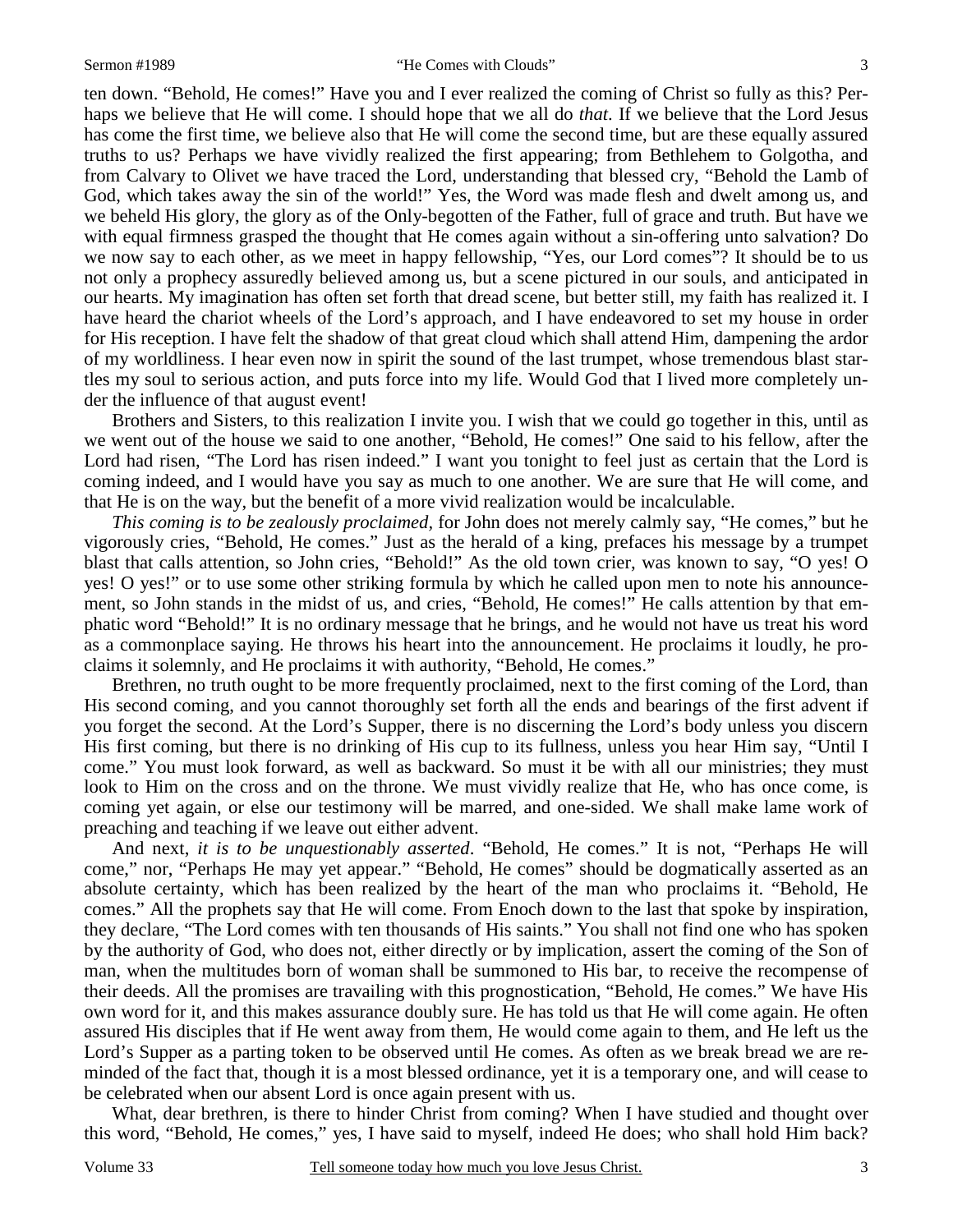His heart is with His church on earth. In the place where He fought the battle He desires to celebrate the victory. His delights are with the sons of men. All His saints are waiting for the day of His appearing, and He is waiting also. The very earth in her sorrow and her groaning travails for His coming, which is to be her redemption. The creation is made subject to vanity for a little while; but when the Lord shall come again the creation itself also shall be delivered from the bondage of corruption into the glorious liberty of the children of God. We might question whether He would come a second time if He had not already come the first time, but if He came to Bethlehem, be assured that His feet shall yet stand upon Olivet. If He came to die, doubt not that He will come to reign. If He came to be despised and rejected of men, why should we doubt that He will come to be admired in all them that believe? His sure coming is to be unquestionably asserted.

 Dear friends, this fact that He will come again, *is to be taught as demanding our immediate interest*. "Behold, He comes with clouds." Behold, look at it; meditate on it. It is worth thinking of. It concerns yourself. Study it again and again. "He comes." He will so soon be here that it is put in the present tense, "He comes." That shaking of the earth, that blotting out of sun and moon, that fleeing of heaven and earth before His face—all these are so nearly here that John describes them as accomplished. "Behold, He comes."

 There is this sense lying in the background—that *He is already on the way*. All that He is doing in providence and grace is a preparation for His coming. All the events of human history, all the great decisions of His august majesty whereby He rules all things—all these are tending towards the day of His appearing. Do not think that He delays His coming, and then all of a sudden He will rush here in hot haste. He has arranged for it to take place as soon as wisdom allows. We know not what may make the present delay imperative, but the Lord knows, and that suffices. You grow uneasy because nearly two thousand years have passed since His ascension, and Jesus has not yet come, but you do not know what had to be arranged for, and how far the lapse of time was absolutely necessary for the Lord's designs. Those are no little matters which have filled up the great pause; the intervening centuries have teemed with wonders. A thousand things may have been necessary in heaven itself before the consummation of all things could be arrived at. When our Lord comes it shall be seen that He came as quickly as He could, speaking after the manner of His infinite wisdom, for He cannot behave Himself otherwise than wisely, perfectly, divinely. He cannot be moved by fear or passion so as to act hastily as you and I too often do. He dwells in the leisure of eternity, and in the serenity of omnipotence. He has not to measure out days, and months, and years, and to accomplish so much in such a space or else leave His lifework undone, but according to the power of an endless life He proceeds steadily on, and to Him a thousand years are but as one day. Therefore be assured that the Lord is even now coming. He is making everything tend that way. All things are working towards that grand climax. At this moment, and every moment since He went away, the Lord Jesus has been coming back again. "Behold, He comes!" He is on the way! He is nearer every hour!

 And we are told that *His coming will be attended by a peculiar sign*. "Behold, He comes *with clouds."* We shall have no need to question whether it is the Son of man who has come, or whether He is indeed come. This is to be no secret matter; His coming will be as manifest as yonder clouds. In the wilderness the presence of Jehovah was known by a visible pillar of cloud by day, and an equally visible pillar of fire by night. That pillar of cloud was the sure token that the Lord was in His holy place, dwelling between the cherubim. Such is the token of the coming of the Lord Christ—

#### *"Every eye the cloud shall scan, Ensign of the Son of man."*

So it is written, "And then shall appear the sign of the Son of man in heaven: and then shall all the tribes of the earth mourn, and they shall see the Son of man coming in the clouds of heaven with power and great glory." I cannot quote at this time all those many passages of Scripture in which it is indicated that our Lord will come either sitting upon a cloud, or "with the clouds," or "with the clouds of heaven," but such expressions are abundant. Is it not to show that His coming will be *majestic?* He makes the clouds His chariots. He comes with hosts of attendants, and these of a nobler sort than earthly monarchs can summon to do them homage. With clouds of angels, cherubim and seraphim, and all the armies of heaven He comes. With all the forces of nature, thundercloud and blackness of tempest, the Lord of all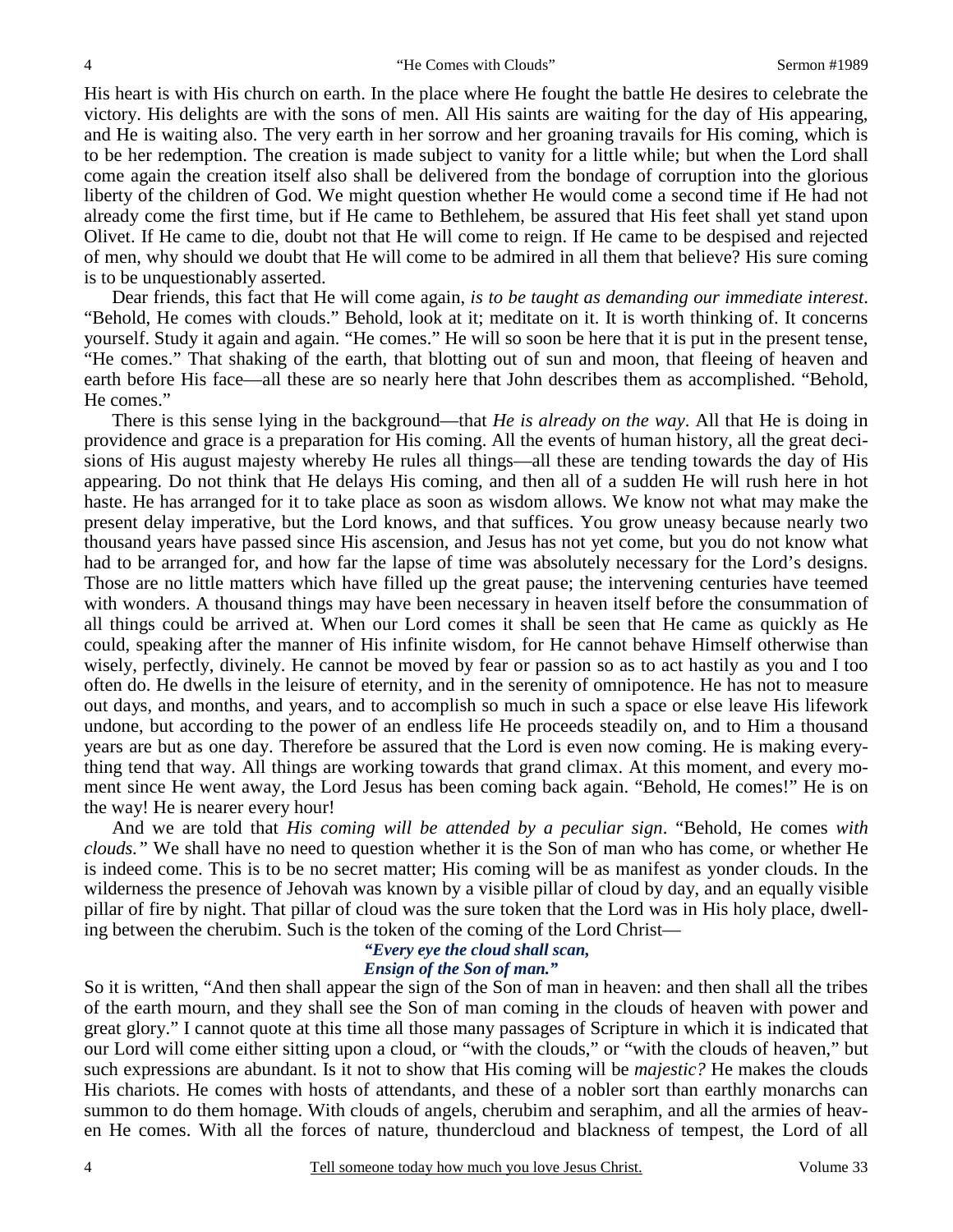makes His triumphant entrance to judge the world. The clouds are the dust of His feet in that dread day of battle when He shall ease Him of His adversaries, shaking them out of the earth with His thunder, and consuming them with the devouring flame of His lightning. All heaven shall gather with its utmost pomp to the great appearing of the Lord, and all the terrible grandeur of nature shall then be seen at its full. Not as the Man of sorrows, despised and rejected of men, shall Jesus come, but as Jehovah came upon Sinai in the midst of thick clouds and a terrible darkness, so shall He come, whose coming shall be the final judgment.

 The clouds are meant to set forth the *might,* as well as the majesty, of His coming. "Ascribe you strength unto God: His excellency is over Israel, and His strength is in the clouds." This was the royal token given by Daniel the prophet in his seventh chapter, at the thirteenth verse, "I saw in the night visions, and, behold, one like the Son of man came with the clouds of heaven." Not less than divine is the glory of the Son of God, who once had not where to lay His head. The most sublime objects in nature shall most fitly minister to the manifest glory of the returning King of men. "Behold, He comes," not with the swaddling bands of His infancy, the weariness of His manhood, the shame of His death, but with all the glorious tapestry of heaven's high chambers. The hanging of the divine throne room shall aid His state.

 The clouds, also, denote *the terror of His coming to the ungodly*. His saints shall be caught up together with Him in the clouds, to meet the Lord in the air, but to those that shall remain on earth the clouds shall turn their blackness and horror of darkness. Then shall the impenitent behold this dread vision—the Son of man coming in the clouds of heaven. The clouds shall fill them with dread, and the dread shall be abundantly justified, for those clouds are big with vengeance, and shall burst in judgment on their heads. His great white throne, though it is bright and lustrous with hope to His people, will with its very brightness and whiteness of immaculate justice strike dead the hopes of all those who trusted that they might live in sin and yet go unpunished. "Behold, He comes. He comes with clouds."

 I am in happy circumstances tonight, because my subject requires no effort of imagination from me. To indulge fancy on such a theme would be a wretched profanation of so sublime a subject, which in its own simplicity should come home to all hearts. Think clearly for a moment, till the meaning becomes real to you. Jesus Christ is coming, coming in unknown splendor. When He comes He will be enthroned far above the attacks of His enemies, the persecutions of the godless, and the sneers of skeptics. He is coming in the clouds of heaven, and we shall be among the witnesses of His appearing. Let us dwell upon this truth.

**II.** Our second observation is this; OUR LORD'S COMING WILL BE SEEN BY ALL. "Behold, He comes with clouds, *and every eye shall see Him, and they also which pierced Him*."

 I gather from this expression, first, that *it will be a literal appearing, and an actual sight*. If the Second Advent was to be a spiritual manifestation, to be perceived by the minds of men, the phraseology would be, "Every mind shall perceive Him." But it is not so; we read, "Every eye shall see Him." Now, the mind can behold the spiritual, but the eye can only see that which is distinctly material and visible. The Lord Jesus Christ will not come spiritually, for in that sense He is always here, but He will come really and substantially, for every eye shall see Him, even those unspiritual eyes which gazed on Him with hate, and pierced Him. Go not away and dream, and say to yourself, "Oh, there is some spiritual meaning about all this." Do not destroy the teaching of the Holy Spirit by the idea that there will be a spiritual manifestation of the Christ of God, but that a literal appearing is out of the question. That would be altering the record. The Lord Jesus shall come to earth a second time as literally as He has come a first time. The same Christ who ate a piece of a broiled fish and of a honeycomb after He had risen from the dead, the same who said, "Handle Me, and see; for a spirit has not flesh and bones, as you see Me have"—this same Jesus, with a material body, is to come in the clouds of heaven. In the same manner as He went up He shall come down. He shall be literally seen. The words cannot be honestly read in any other way.

 "Every eye shall see Him." Yes, I do literally expect to see my Lord Jesus with these eyes of mine, even as that saint expected who long ago fell asleep, believing that though the worms devoured his body, yet in his flesh he would see God, whom his eyes should see for himself, and not another. There will be a real resurrection of the body, though the moderns doubt it; such a resurrection that we shall see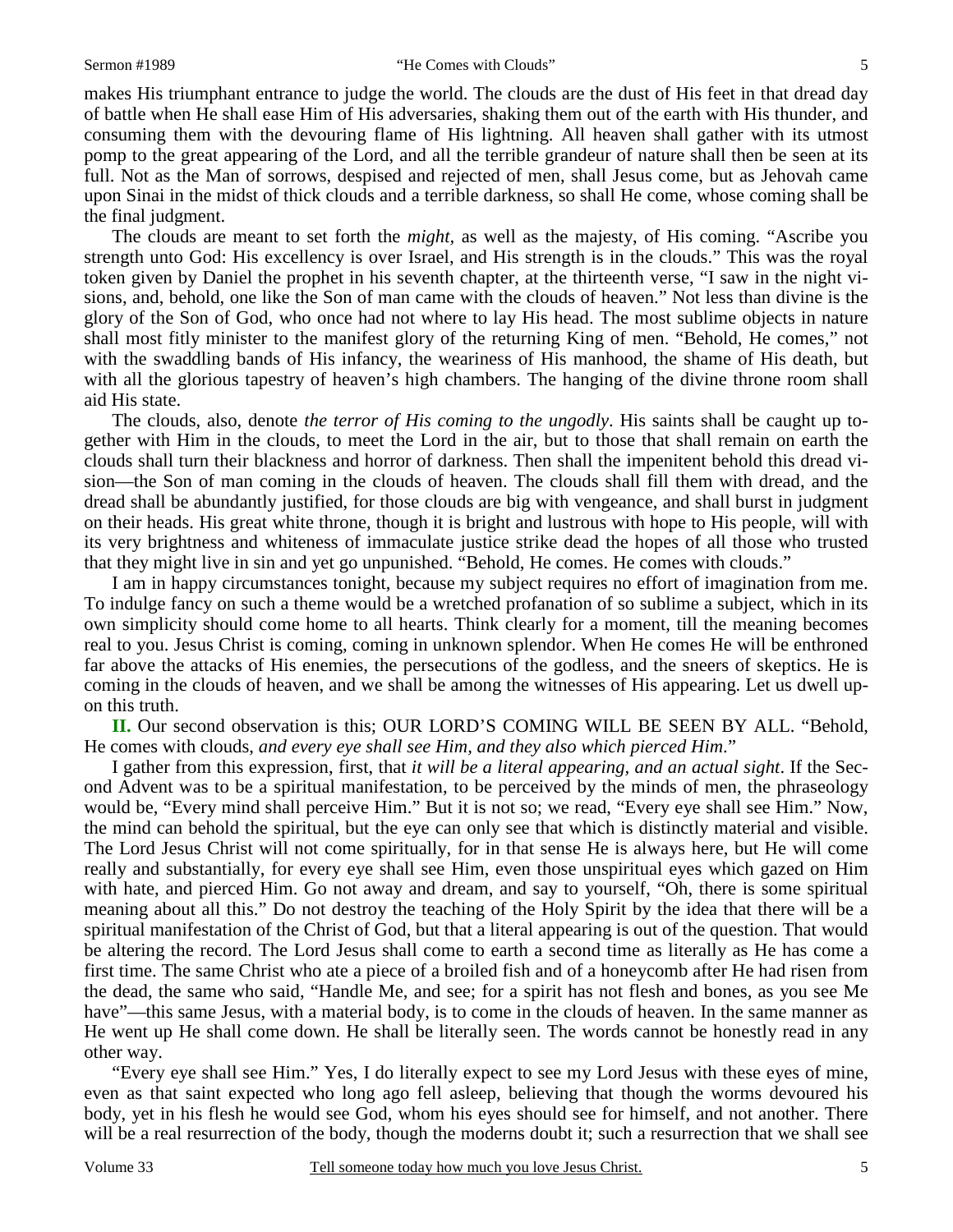Jesus with our own eyes. We shall not find ourselves in a shadowy, dreamy land of floating fictions, where we may perceive, but cannot see. We shall not be airy nothings, mysterious, vague, impalpable, but we shall literally see our glorious Lord, whose appearing will be no phantom show, or shadow dance. Never day more real than the day of judgement; never sight more true than the Son of man upon the throne of His glory. Will you take this statement home, that you may feel the force of it? We are getting too far away from facts nowadays, and too much into the realm of myths and notions. "Every eye shall see Him," in this there shall be no delusion.

 Note well that *He is to be seen of all kinds of living men;* every eye shall see Him; the king and the peasant, the most learned and the most ignorant. Those that were blind before shall see when He appears. I remember a man born blind who loved our Lord most intensely, and he was known to glory in this, that his eyes had been reserved for his Lord. He said, "The first whom I shall ever see will be the Lord Jesus Christ. The first sight that greets my newly-opened eyes will be the Son of man in His glory." There is great comfort in this to all who are now unable to behold the sun. Since "every eye shall see Him," you also shall see the King in His beauty. Small pleasure is this to eyes that are full of filthiness and pride; you care not for this sight, and yet you must see it whether you please or do not please. You have up to now shut your eyes to good things, but when Jesus comes you *must* see Him. All that dwell upon the face of the earth, if not at the same moment, yet with the same certainty, shall behold the once crucified Lord. They will not be able to hide themselves, nor to hide Him from their eyes. They will dread the sight, but it will come upon them, even as the sun shines on the thief who delights in the darkness. They will be obliged to own in dismay that they behold the Son of man; they will be so overwhelmed with the sight that there will be no denying it.

 He will be seen of those who have been long since dead. What a sight that will be for Judas, and for Pilate, and for Caiaphas, and for Herod! What a sight it will be for those who, in their lifetime, said that there was no Savior, and no need of one, or that Jesus was a mere man, and that His blood was not a propitiation for sin! Those that scoffed and reviled Him have long since died, but they shall all rise again, and rise to this heritage among the rest—that they shall see Him whom they blasphemed sitting in the clouds of heaven. Prisoners are troubled at the sight of the judge. The trumpet of assize brings no music to the ears of criminals. But you must hear it, O impenitent sinner! Even in your grave you must hear the voice of the Son of God, and live, and come forth from the tomb, to receive the things done in your body, whether they were good or bad. Death cannot hide you, nor the vault conceal you, nor rottenness and corruption deliver you. You are bound to see in your body the Lord who will judge both you and your fellows.

 It is mentioned here that *He will especially be seen by those that pierced Him*. In this is included all the company that nailed Him to the tree, with those that took the spear and made the gash in His side; indeed, all that had a hand in His cruel crucifixion. It includes all of these, but it comprehends many more besides. "They also who pierced Him" are by no means a few. Who have pierced Him? Why those that once professed to love Him, and have gone back to the world. Those who once ran well, "What hindered them?" And now they use their tongues to speak against the Christ whom once they professed to love. They also have pierced Him whose inconsistent lives have brought dishonor upon the sacred name of Jesus. They also have pierced Him, who refused His love, stifled their consciences, and refused His rebukes. Alas, that so many of you should be piercing Him now by your base neglect of His salvation! They that went every Sunday to hear of Him, and that remained hearers only, destroying their own souls rather than yield to His infinite love; these pierced His tender heart. Dear hearers, I wish I could plead effectually with you tonight, so that you would not continue any longer among the number of those that pierced Him. If you will look at Jesus now, and mourn for your sin, He will put your sin away, and then you will not be ashamed to see Him in that day. Even though you did pierce Him, you will be able to sing, "Unto Him that loved us, and washed us from our sins in His own blood." But, remember, if you persevere in piercing Him, and fighting against Him, you will still have to see Him in that day, to your terror and despair. He will be seen by you and by me, however evil we may behave. And what horror will that sight cost us!

 I felt unfit to preach to you tonight, but last Lord's Day I said that I would preach tonight if I could possibly manage it. It seemed barely possible, but I could not do less than keep my word, and I also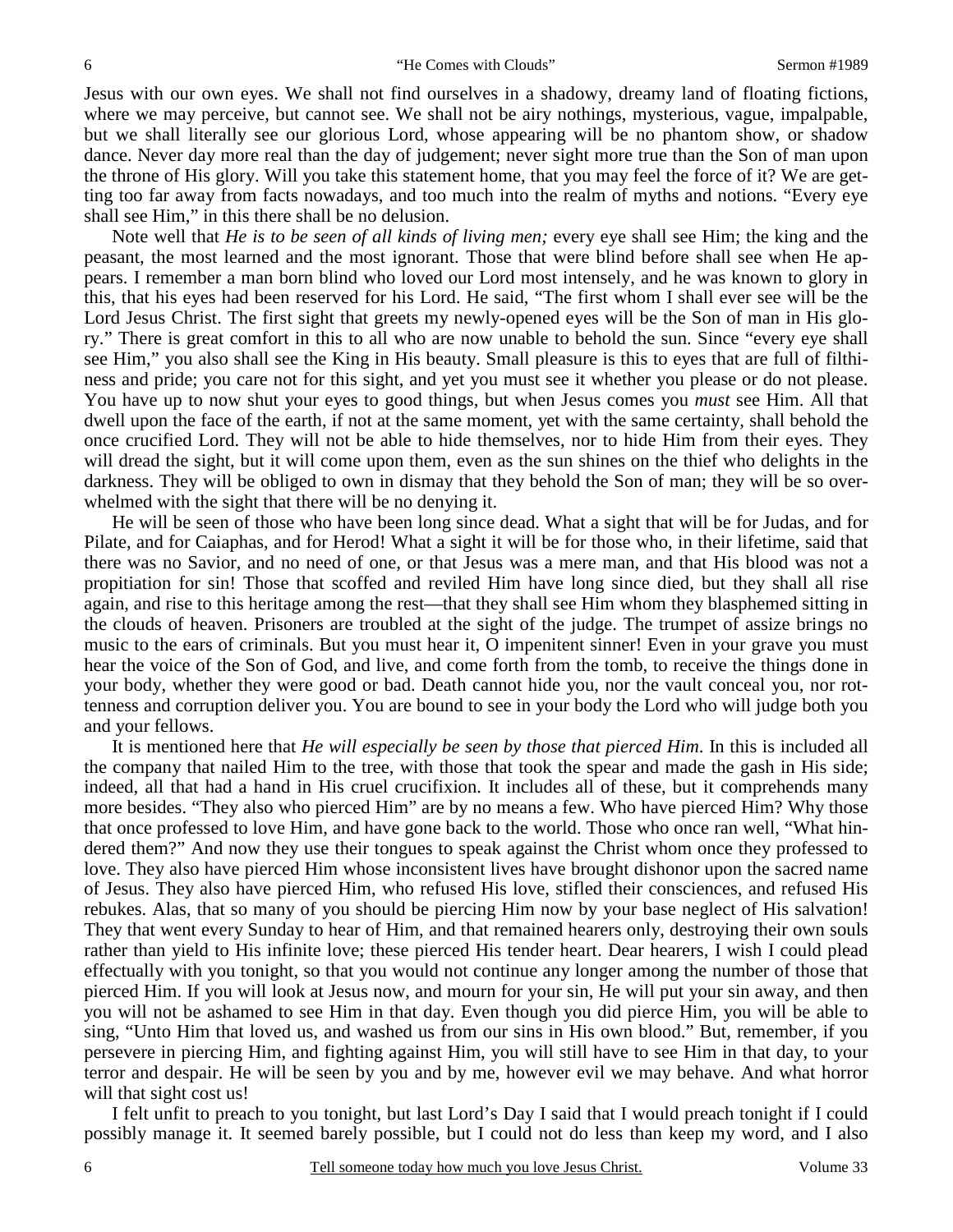longed to be with you, for your sakes, for perhaps there may not remain many more occasions on which I shall be permitted to preach the gospel among you. I am often ill; who knows how soon I shall come to my end? I would use all that remains to me of physical strength and providential opportunity. We never know how soon we may be cut off, and then we are gone forever from the opportunity of benefiting our fellow men. It would be a pity to be taken away with one opportunity of doing good unused. So would I earnestly plead with you under the shadow of this great truth; I would urge you to make ready, since we shall both behold the Lord in the day of His appearing. Yes, I shall stand in that great throng. You also will be there. How will you feel? You are not accustomed, perhaps, to attend a place of worship, but you will be there, and the spot will be very solemn to you. You may absent yourself from the assemblies of the saints, but you will not be able to absent yourself from the gathering of that day. You will be there, one in that great multitude, and you will see Jesus the Lord as truly as if you were the only person before Him, and He will look upon you as certainly as if you were the only one that was summoned to His bar.

Will you kindly think of all this as I close this second head? Silently repeat to yourself the words, "Every eye shall see Him, and they also that pierced Him."

**III.** And now I must close with the third head, which is a painful one, but needs to be enlarged upon; HIS COMING WILL CAUSE GREAT SORROW. What does the text say about His coming? "All kindreds of the earth shall wail because of Him."

 "All kindreds of the earth." Then *this sorrow will be very general*. You thought, perhaps, that when Christ came, He would come to a glad world, welcoming Him with song and music. You thought that there might be a few ungodly persons who would be destroyed with the breath of His mouth, but that the bulk of mankind would receive Him with delight. See how different—"All kindreds of the earth," that is, all sorts of men that belong to the earth, all earth-born men, men out of all nations and kindreds and tongues shall weep and wail, and gnash their teeth at His coming. O sirs, this is a sad outlook! We have no smooth things to prophesy. What do you think of this?

 And next, *this sorrow will be very great*. They shall *"wail."* I cannot put into English the full meaning of that most expressive word. Sound it at length, and it conveys its own meaning. It is as when men wring their hands and burst out into a loud cry, or as when eastern women, in their anguish, tear their garments, and lift up their voices with the most mournful notes. All the kindreds of the earth shall wail; wail as a mother laments over her dead child; wail as a man might wail who found himself hopelessly imprisoned and doomed to die. Such will be the hopeless grief of all the kindreds of the earth at the sight of Christ in the clouds; if they remain impenitent, they shall not be able to be silent, they shall not be able to repress or conceal their anguish, but they shall wail, or openly give vent to their horror. What a sound that will be which will go up before high heaven when Jesus sits upon the cloud, and in the fullness of His power summons them to judgment! Then "they shall wail because of Him."

 Will your voice be heard in that wailing? Will your heart be breaking in that general dismay? How will you escape? If you are one of the kindreds of the earth, and remain impenitent, you will wail with the rest of them. Unless you now fly to Christ, and hide yourself in Him, and so become one of the kindred of heaven—one of His chosen and blood-washed ones—who shall praise His name for washing them from their sins—unless you do this, there will be wailing at the judgment seat of Christ, and you will be in it.

*Then it is quite clear that men will not be universally converted when Christ comes;* because, if they were so, they would not wail. Then they would lift up the cry, "Welcome, welcome, Son of God!" The coming of Christ would be as the hymn puts it—

> *"Hark, those bursts of acclamation! Hark, those loud triumphant chords! Jesus takes the highest station. Oh, what joy the sight affords!"*

These acclamations come from His people. But according to the text the multitude of mankind will weep and wail, and therefore they will not be among His people. Do not, therefore, look for salvation to some coming day, but believe in Jesus now, and find in Him your Savior at once. If you joy in Him now, you shall much more rejoice in Him in that day, but if you will have cause to wail at His coming, it will be well to wail at once.